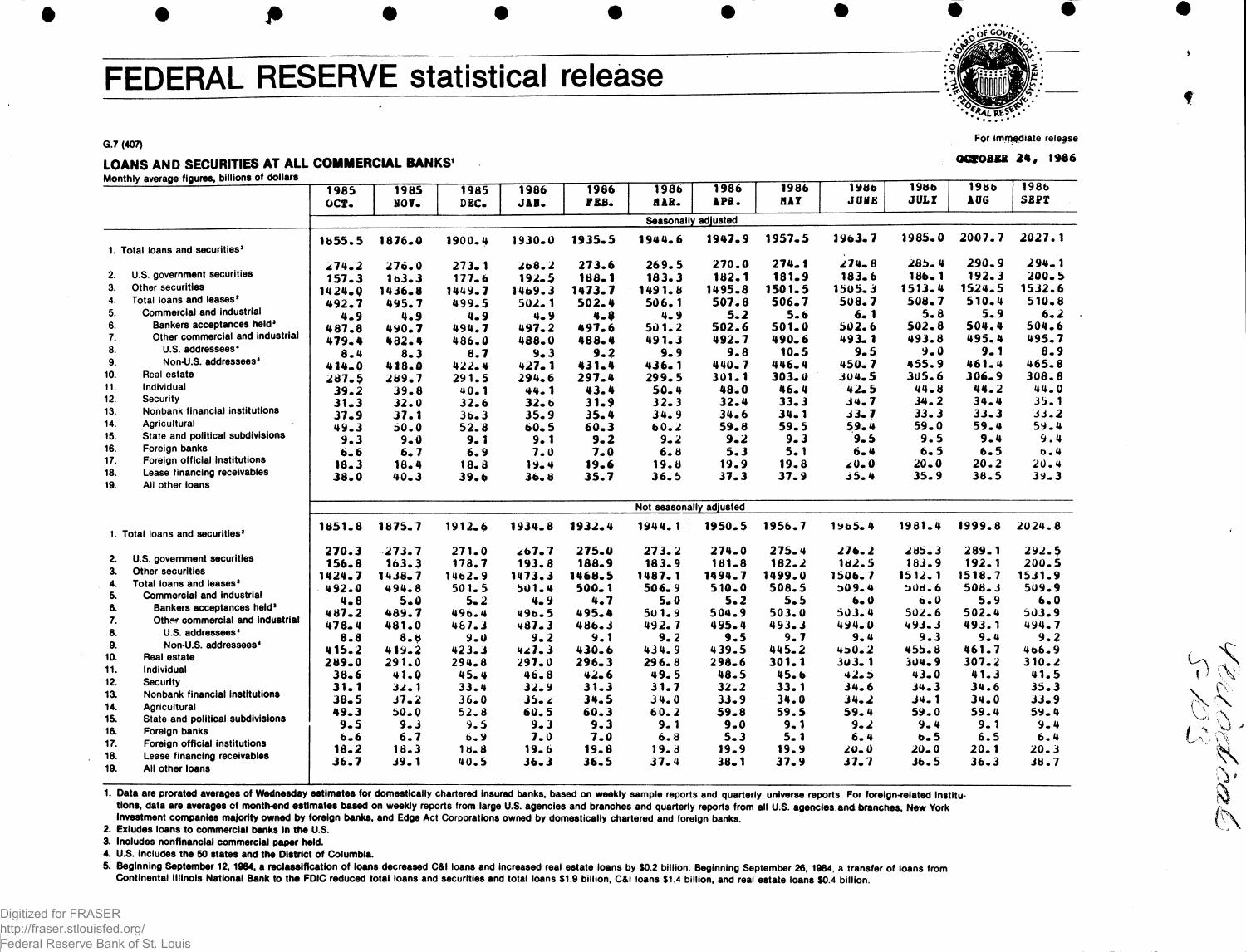#### G.7 (407)A

## LOANS AND SECURITIES AT DOMESTICALLY CHARTERED COMMERCIAL BANKS<sup>1</sup><br>Averages of Wednesday figures, billions of dollars

|            | 3 or woundoauf nguroo, bimono or ac            |          |            |            |                         |           |                     |            |            |           |            |            |            |
|------------|------------------------------------------------|----------|------------|------------|-------------------------|-----------|---------------------|------------|------------|-----------|------------|------------|------------|
|            |                                                | 1985     | 1985       | 1985       | 1986                    | 1986      | 1986                | 1986       | 1986       | 1986      | 1986       | 1986       | 1986       |
|            |                                                | OCT.     | HOV.       | DEC.       | JAN-                    | PEB.      | MAR.                | APR.       | <b>HAY</b> | JUNE      | JULY       | AUG.       | SEPT       |
|            |                                                |          |            |            |                         |           | Seasonally adjusted |            |            |           |            |            |            |
|            | 1. Total loans and securities <sup>2</sup>     | 1772.9   | 1792.0     | 1813.4     | $1842 - 1$              | 1848.7    | 1855.4              | $1855 - 0$ | $1863 - 2$ | 1869.3    | 1889.6     | 1908.8     | 1926.9     |
|            |                                                | 268.9    | 270.8      | 268.1      | $263 - 2$               | 268.5     | 264.3               | 264.0      | 267.0      | $267 - 9$ | 278.9      | 283.6      | 286.1      |
| 2.         | U.S. government securities                     | 151.7    | 157.4      | 171.5      | $186 - 1$               | 181.6     | 177.0               | 175.6      | 175.3      | 176.9     | 179.3      | 185.3      | 193.1      |
| 3.         | Other securities                               | 1352.4   | $1363 - 8$ | $1373 - 8$ | $1392 - 8$              | 1398.7    | 1414.1              | 1415.5     | 1420.9     | 1424.6    | $1431 - 3$ | 1439.9     | 1447.7     |
| 4.         | Total loans and leases <sup>2</sup>            | 440.7    | 442.5      | 444.3      | 446.5                   | 447.2     | 448.6               | 448.9      | 449.0      | $450 - 2$ | 448.8      | 449.6      | 449.3      |
| 5.         | Commercial and industrial                      | $2 - 3$  | $2 - 2$    | $2 - 0$    | $2 - 1$                 | 2. 1      | $2 - 2$             | $2 - 3$    | 2.5        | $2 - 7$   | 2.4        | $2 - 3$    | $2 - 4$    |
| 6.         | Bankers acceptances held <sup>3</sup>          | 438.4    | 440.3      | 442.3      | 444.5                   | 445.1     | 446.5               | 446.6      | 446.5      | 447.5     | 446.4      | 447.2      | 446.9      |
| 7.         | Other commercial and industrial                | 433.7    | 435.8      | 438.0      | $440 - 1$               | 440.7     | 441.5               | 441.9      | 441.3      | 443.2     | $442 - 4$  | 443.1      | 442.9      |
| 8.         | U.S. addressees <sup>4</sup>                   | 4.7      | $4 - 5$    | $4 - 3$    | $4 - 4$                 | 4.4       | 5.0                 | $4 - 8$    | $5 - 2$    | 4.3       | $4 - 0$    | $4 - 1$    | $4 - 0$    |
| 9.         | Non-U.S. addressees <sup>4</sup>               | 408.6    | $412 - 8$  | 417.2      | $422 - 0$               | 426.3     | 430.9               | $435 - 3$  | 440.9      | 445.1     | 450.3      | 455.6      | 459.8      |
| 10.        | Real estate                                    | 287.2    | 289.4      | 291.2      | $294 - 3$               | 297.1     | 299.2               | $300 - 8$  | 302.7      | 304.2     | $305 - 3$  | $306 - 5$  | 308.5      |
| 11.        | Individual                                     | 36.9     | $37 - 4$   | $37 - 1$   | 40.8                    | $40 - 9$  | 47.6                | $44 - 3$   | $42 - 4$   | $39 - 1$  | $41 - 5$   | $40 - 4$   | $40 - 3$   |
| 12.        | <b>Security</b>                                | $28 - 6$ | $29 - 3$   | 29.5       | 29.0                    | $28 - 3$  | 28.9                | $28 - 9$   | $29 - 3$   | 30.5      | 30.6       | 31.1       | $32 - 0$   |
| 13.        | Nonbank financial institutions                 | 37.9     | $37 - 1$   | 36.3       | 35.9                    | $35 - 4$  | 34.9                | $34 - 6$   | 34.1       | $33 - 7$  | 33.3       | 33.3       | 33.2       |
| 14.        | Agricultural                                   | 49.3     | 50.0       | $52 - 8$   | $60 - 5$                | $60 - 3$  | $60 - 2$            | $59 - 8$   | 59.5       | 59.4      | $59 - 0$   | $59 - 4$   | $59 - 4$   |
| 15.        | State and political subdivisions               | $5 - 8$  | $5 - 5$    | $5 - 7$    | $5 - 8$                 | 5.7       | 5.7                 | $5 - 7$    | $5 - 9$    | $6 - 1$   | $5 - 9$    | $5 - 6$    | $5 - 6$    |
| 16.        | Foreign banks                                  | $3 - 6$  | $3 - b$    | 3.6        | $3 - 6$                 | $3 - 8$   | 3.7                 | 3.7        | $3 - 8$    | 3.7       | $3 - 7$    | 3.7        | $3 - 6$    |
| 17.        | Foreign official institutions                  | 18.3     | 18.4       | $18 - 8$   | 19.4                    | 19.6      | 19.8                | 19.9       | 19.8       | $20 - 0$  | $20 - 0$   | $20 - 2$   | $20 - 4$   |
| 18.        | Lease financing receivables                    | $35 - 5$ | $37 - 8$   | 37.3       | $34 - 9$                | $34 - 1$  | 34.5                | $33 - 6$   | 33.5       | 32.6      | $32 - 8$   | $34 - 5$   | 35.6       |
| 19.        | All other loans                                |          |            |            |                         |           |                     |            |            |           |            |            |            |
|            |                                                |          |            |            | Not seasonally adjusted |           |                     |            |            |           |            |            |            |
|            | 1. Total loans and securities <sup>2</sup>     | 1769.5   | 1792.0     | 1823.0     | 1844.4                  | 1845.8    | 1854.0              | 1857.1     | 1863.2     | 1871.8    | 1887.3     | $1903 - 3$ | $1925 - 6$ |
|            |                                                | 265.0    | $268 - 5$  | $266 - 0$  | $262 - 7$               | $269 - 9$ | $267 - 8$           | $267 - 9$  | 268.3      | 269.3     | 278.9      | 282.1      | 284.7      |
| 2.         | U.S. government securities                     | 151.0    | 157.3      | 172.7      | 187.6                   | $182 - 4$ | 177.7               | 175.6      | 175.8      | 175.9     | 177.1      | 184.9      | $192 - 8$  |
| 3.         | Other securities                               | 1353.5   | $1366 - 2$ | 1384.3     | $1394 - 1$              | 1393.5    | 1408.6              | 1413.6     | 1419.2     | 1426.6    | $1431 - 4$ | 1436.3     | 1448.1     |
| 4.         | Total loans and leases <sup>2</sup>            | 439.7    | $441 - 6$  | 444.8      | 444.6                   | 445.2     | 448.9               | 450.8      | 451.4      | 451.7     | $449 - 7$  | 448.6      | 448.6      |
| 5.         | Commercial and industrial                      | $2 - 3$  | $2 - 3$    | $2 - 2$    | $2 - 0$                 | $2 - 1$   | $2 - 3$             | $2 - 2$    | $2 - 4$    | $2 - 6$   | $2 - 3$    | $2 - 2$    | $2 - 3$    |
| 6.         | Bankers acceptances held <sup>3</sup>          | 437.4    | 439.2      | 442.6      | $442 - 6$               | 443.0     | 446.7               | 448.6      | 449.0      | 449.1     | 447.4      | 446.4      | 446.3      |
| 7.         | Other commercial and industrial                | 432.5    | 434.3      | 437.8      | 437.8                   | 438.4     | 442.2               | 444.0      | 444.5      | 445.0     | 443.4      | 442.3      | 442.4      |
| 8.         | U.S. addressees <sup>4</sup>                   | 4.9      | 4.9        | $4 - 9$    | $4 - 8$                 | 4.7       | 4.5                 | $4 - 5$    | $4 - 4$    | 4.1       | $4 - 0$    | $4 - 1$    | $4 - 0$    |
| 9.         | Non-U.S. addressees <sup>4</sup>               | 409.8    | $414 - 1$  | 418.0      | $422 - 1$               | 425.5     | 429.7               | $434 - 1$  | 439.7      | 444.6     | $450 - 2$  | 455.8      | 460.9      |
| 10.        | Real estate                                    | 288.7    | $290 - 7$  | 294.5      | 296.7                   | 296.1     | 296.5               | 298.3      | $300 - 8$  | $302 - 8$ | $304 - 5$  | 306.9      | 309.8      |
| 11.        | Individual                                     | 36.7     | $38 - 8$   | 41.3       | 42.5                    | 40.1      | 46.5                | 44.6       | 42.0       | $39 - 4$  | $39 - 9$   | 38.0       | $38 - 2$   |
| 12.        | <b>Security</b>                                | $28 - 3$ | 29.3       | 29.9       | 29.2                    | 28.2      | 28.5                | $28 - 8$   | $29 - 2$   | 30.6      | $30 - 7$   | $31 - 3$   | 32.2       |
| 13.        | Nonbank financial institutions                 | 38.5     | $37 - 2$   | $36 - 0$   | $35 - 2$                | 34.5      | $34 - 0$            | 33.9       | 34.0       | 34.2      | 34.1       | 34.0       | $33 - 9$   |
| 14.        | Agricultural                                   | $49 - 3$ | 50.0       | 52.8       | 60.5                    | $60 - 3$  | 60.2                | 59.8       | $59 - 5$   | $59 - 4$  | 59.0       | 59.4       | 59.4       |
| 15.        | State and political subdivisions               | $5 - 8$  | $5 - 7$    | $6 - 0$    | 5.8                     | $5 - 8$   | 5.6                 | $5 - 6$    | 5.7        | $5 - 9$   | $6 - 0$    | 5.5        | $5 - 7$    |
| 16.        | Foreign banks                                  | $3 - 6$  | $3 - 6$    | $3 - 6$    | 3.6                     | $3 - 8$   | 3.7                 | $3 - 7$    | $3 - 8$    | $3 - 7$   | $3 - 7$    | 3.7        | $3 - 6$    |
| 17.        | Foreign official institutions                  | 18.2     | $18 - 3$   | $18 - 8$   | 19.6                    | 19.8      | 19.8                | $19 - 9$   | 19.9       | $20 - 0$  | $20 - 0$   | 20. 1      | $20 - 3$   |
| 18.<br>19. | Lease financing receivables<br>All other loans | 34.9     | 37.0       | 38.6       | $34 - 3$                | 34.3      | $35 - 1$            | 34.1       | $33 - 1$   | 34.3      | 33.5       | 32.9       | 35.3       |
|            |                                                |          |            |            |                         |           |                     |            |            |           |            |            |            |

1. Data are prorated averages of Wednesday estimates for domestically chartered Insured banks, based on weekly sample reports and quarterly universe reports.

2. Exludes loans to commercial banks in the U.S.

3. Includes nonfinancial commercial paper held.

4. U.S. Includes the 50 states and the District of Columbia.

5. Beginning September 12, 1984, a reclassification of loans decreased C&l loans and Increased real estate loans by \$0.2 billion. Beginning September 26, 1984, a transfer of loans from

Continental Illinois National Bank to the FDIC reduced total loans and securities and total loans \$1.9 billion, C&I loans \$1.4 billion, and real estate loans \$0.4 billion.<br>Digitized for FRASER

http://fraser.stlouisfed.org/ Federal Reserve Bank of St. Louis